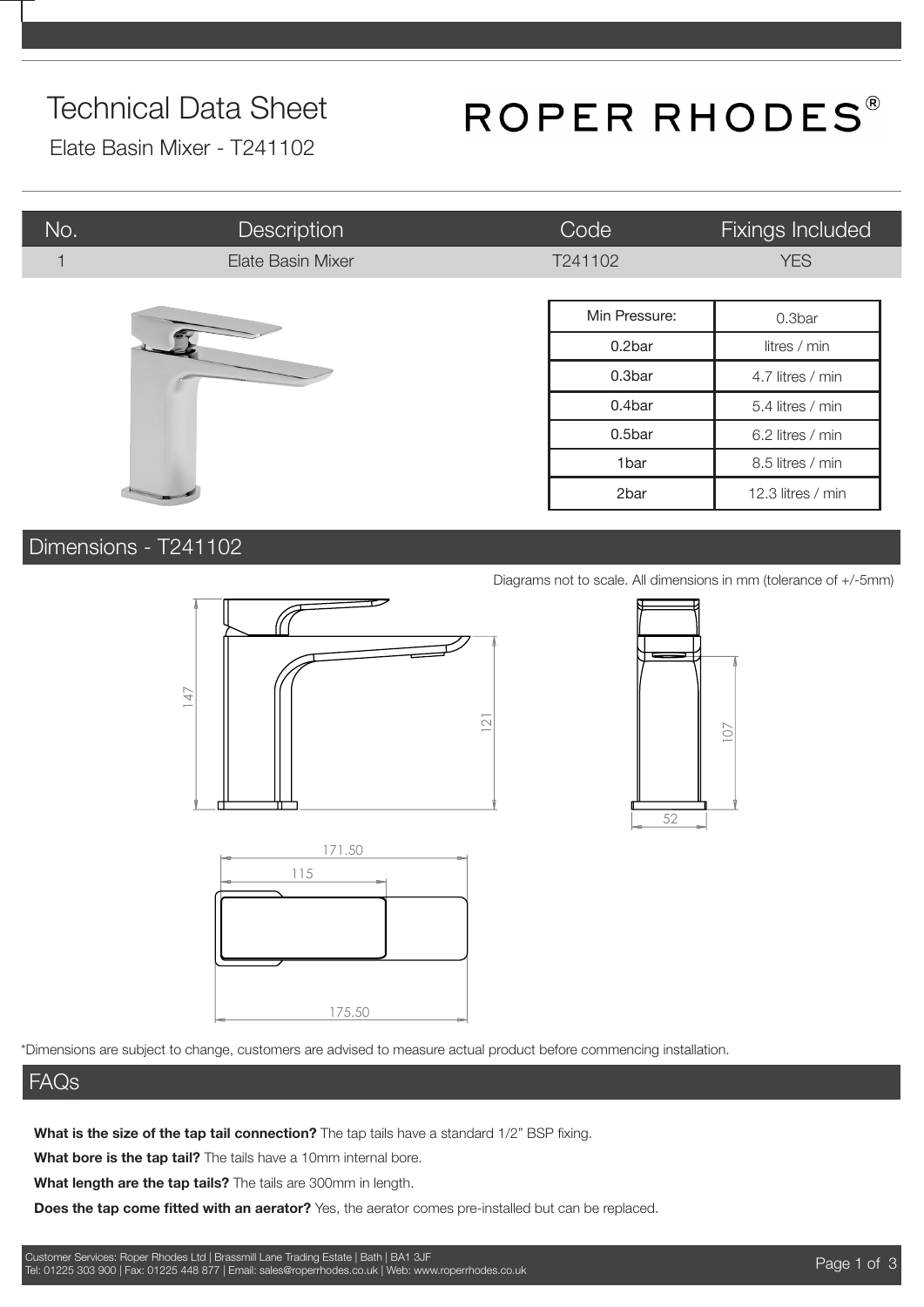## Technical Data Sheet

# ROPER RHODES®

Elate Bath Filler - T243202

| No.          | Description       | Code          | <b>Fixings Included</b> |
|--------------|-------------------|---------------|-------------------------|
| $\mathbf{1}$ | Elate Bath Filler | T243202       | <b>YES</b>              |
|              |                   |               |                         |
|              |                   | Min Pressure: | 0.3bar                  |
|              |                   | 0.2bar        | 12.35 litres / min      |
|              |                   | 0.3bar        | 13.4 litres / min       |
|              |                   | 0.5bar        | 17.2 litres / min       |
|              |                   | 1bar          | 25.2 litres / min       |
|              |                   |               |                         |

### Dimensions - TR1019

Diagrams not to scale. All dimensions in mm (tolerance of +/-5mm)



\*Dimensions are subject to change, customers are advised to measure actual product before commencing installation.

#### FAQs

**Does the tap come fitted with an aerator?** Yes, the aerator comes pre-installed but can be replaced.

**What size plumbing fittings are needed for the threaded legs?** This product will work with standard 3/4" plumbing fittings.